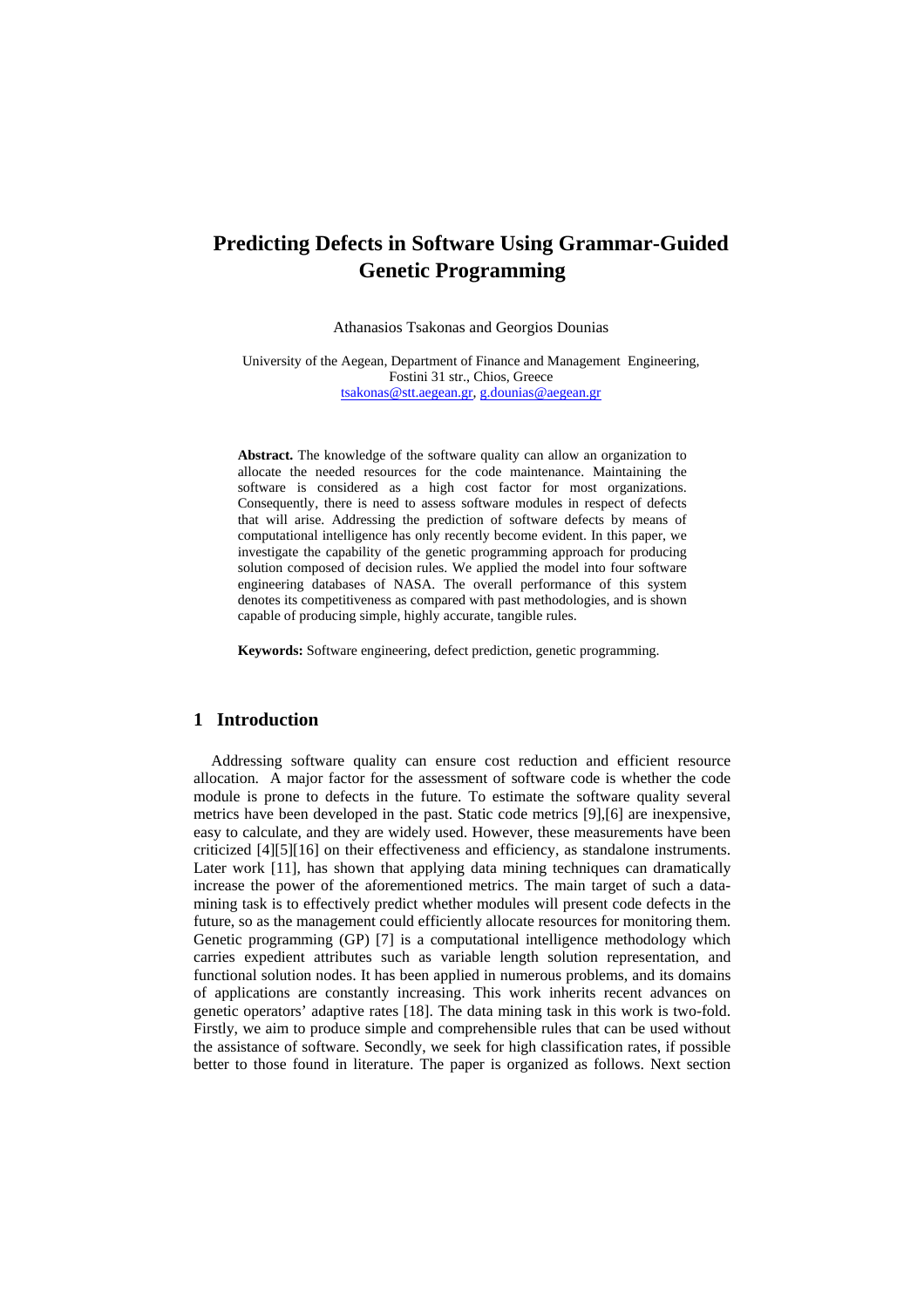describes the background, presenting the software defects prediction domain and the grammar guided genetic programming. Following this section, we deal with the design and the implementation of the system. Next, the results and a following discussion are presented. The paper ends with our conclusion and a description of future work.

# **2 Background**

#### **2.1 Software Defects Prediction**

 Among the principal tasks during software project management is the assessment of the software cost. Additionally, extensive assessment is required for high assurance software. This software cost is affected directly by the software quality. To address this need, there have been developed various techniques of software code assessment, such as the static code metrics. The available metrics for the code derive from the work of [9] and [6].

### **2.2 Grammar-Guided Genetic Programming**

 Genetic programming [7] is an extension to the genetic algorithms concept. The main advance is the ability to maintain a population consisted of variable-length, treestructured individuals, in which each node can have functional ability. By applying grammars, a genotype - a point in the search space- corresponds always to a phenotype - a point in the solution space, an approach known as legal search space handling method [9]. We apply legal search in this work using a context-free grammar [2][3][8][13][17][18][19].

# **3 Design and Implementation**

#### **3.1 Data Pre-processing**

 We have tested the methodology in four software engineering data sets: CM1, KC1, KC2 and PC1. These datasets have been addressed in [11] and [12]. All software modules come from NASA and their metrics have become recently available by the PROMISE repository of public domain software engineering data sets. Table 1 summarizes the features of this data. Further details for each feature can be found in [9] and [6].

#### **3.2 Genetic Programming Setup**

To improve the search process and control the solution size, an adaptive scheme for the operation rates was followed. These parameters were adapted from past work of the authors [18], and they do not necessarily represent the best values for these datasets.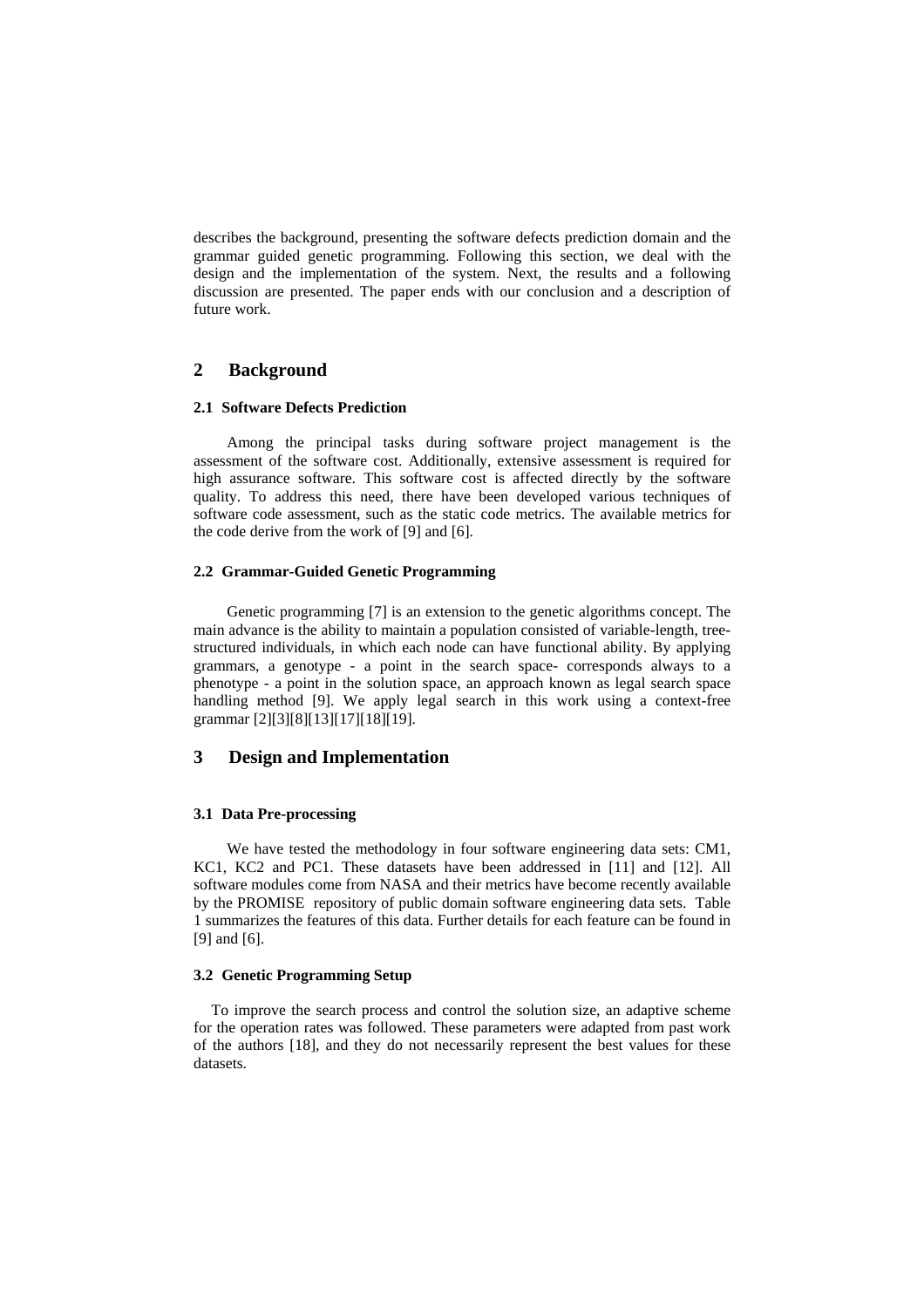| Name            | Data set                                              | Total<br>instances | Defects | N <sub>0</sub><br>defects | Language |
|-----------------|-------------------------------------------------------|--------------------|---------|---------------------------|----------|
| CM <sub>1</sub> | Spacecraft instrument                                 | 498                | 49      | 449                       |          |
| KC <sub>1</sub> | Storage<br>management<br>for ground data              | 2109               | 326     | 1783                      | $C_{++}$ |
| KC <sub>2</sub> | Science<br>data<br>processing                         | 552                | 105     | 415                       | $C_{++}$ |
| PC <sub>1</sub> | Flight<br>software<br>for<br>earth orbiting satellite | 1109               | 1032    | 77                        |          |

**Table 1.** NASA software metrics data examined

During the run, the actual training data set is used to evaluate candidate solutions. However, in order to promote a candidate as the solution of the run, in our approach it is required that at least one of the following conditions applies:

- this candidate achieves higher fitness score in the validation set too,
- the absolute difference between validation fitness and training fitness score is smaller.

The first rule is the common approach used in all validation models; the second rule is introduced in this work, and it was experimentally observed to produce solutions that carried significantly higher generalization ability in the problems encountered. In other words, this approach promotes solutions that demonstrate no overfitting to one of the sets (either the actual training set or the validation set), but it rather requires the fitness improvement in one set to be in step with the other [14].

### **3.3 Fitness Function**

In order to validate this software engineering data, various measures have been proposed in literature. In [1], the following measures have been used, in a genetic programming model for a number of generic problems encountered:

$$
\text{Recall} = pd = \frac{tp}{tp + fn} \tag{1}
$$

$$
TNRate = \frac{tn}{tn + fp}
$$
 (2)

$$
fitness = support = Recall \cdot TNRate \tag{3}
$$

In [10] the fitness measure that involves the *accuracy*, is proposed based on results that show that this metric presented the smaller deviation in classification success between the training and the test set, for a number of experiments. On the other hand, in [1], when using the *Recall* and the *TNRate*, there is an equivalent treatment for both classes as far as the classification reward is concerned, irrespectively of the relative size for each class. Hence we adopted the latter measure for our fitness function.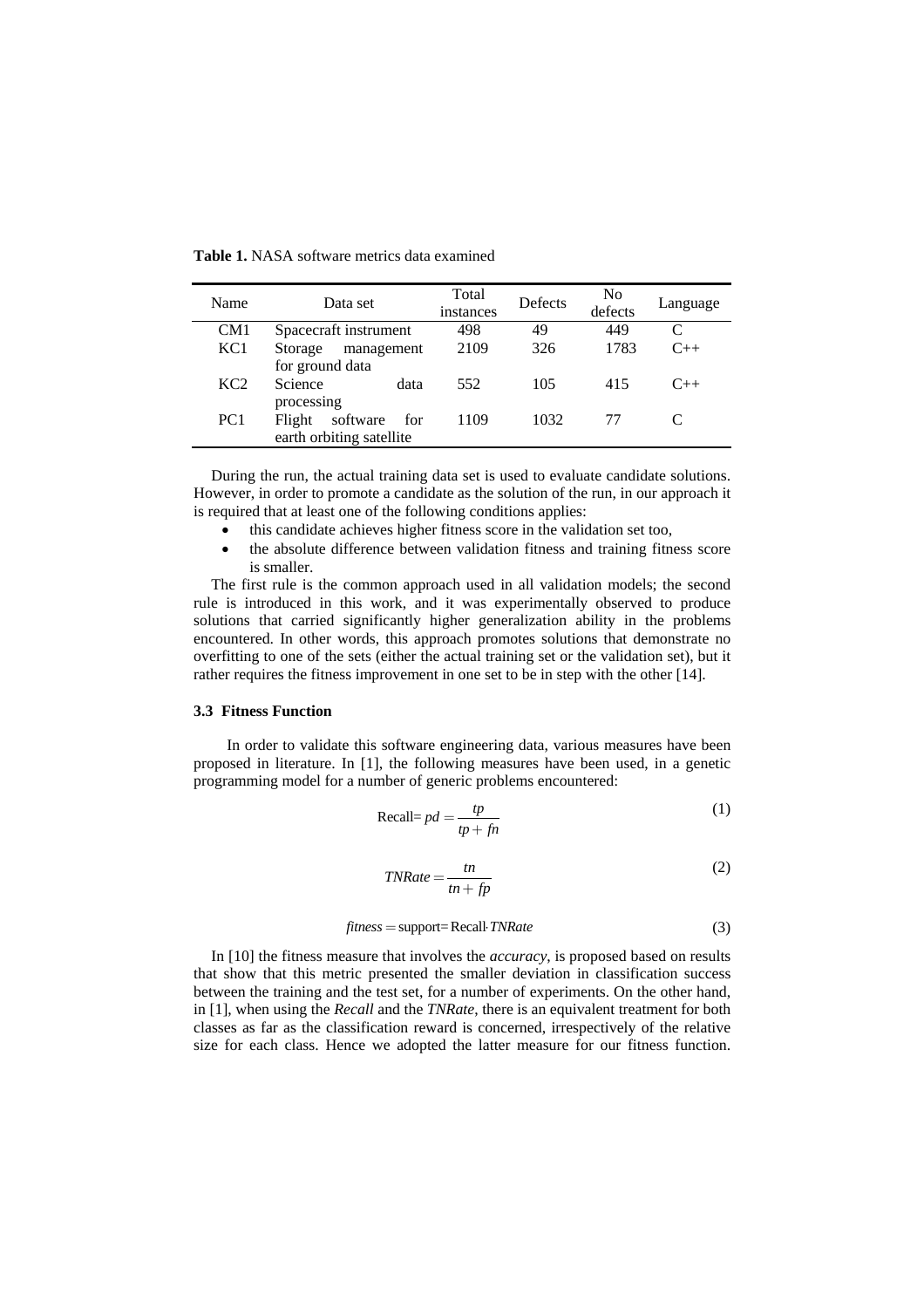Additionally, another metric is calculated in our experiments, *precision*, to allow future comparisons:

$$
prec = \frac{tp}{fp + tp}
$$
 (4)

This *precision* measure is analogous to the *support* measure we have used in our system, as it can be seen in the equation (5). Hence, using the *support* measure as a fitness measure is also in concordance to literature that requires a system scoring also high *precision* values (i.e. aiming for high *support* values can assist in qualifying high *precision* rates).

$$
\frac{1}{\text{support}} = \left(\frac{1}{prec} - 1\right) \cdot \frac{fn}{tn} + \frac{fn}{tp} + \frac{fp}{tn} + 1\tag{5}
$$

Having discussed the system design, in the following session we describe the results of the application of our methodology in the four software engineering databases.

## **4 Results and Discussion**

We performed 10-fold cross validation. Table 2 summarizes our best results found for each measure during the 10-fold run, in the test set, and includes the mean and the standard deviation of these results. The solution for the CM1 problem is as follows: If count\_of\_lines\_of \_comments > -0.94 then *true* else *false* 

```
The promoted solution for the KC1 data is:
        If essential_complexity < 0.76 then 
                 (if total_operands < -0.95 then false else true) 
        else false
For the KC2 problem, the system derived the following rule:
        If design complexity = 0.46 then
                (if line_count_of_code < 0.95 then false else true )else
                 (if unique_operands > -0.90 then true else false) 
Finally, the following rule was found for the PC1 data:
        If program_length < -0.53 then 
                 (if difficulty > -0.21 then 
                 (if total_operators > -0.68 then true else false) 
                 else 
         (if software_size_lines_of_code < -0.93 then true 
          else false)) 
          else false
```
In all problems, our model succeeded in producing small, easily comprehensible results that need not any further software to be applied in practice. In Table 3, we compare the best-promoted solutions of our system during the 10-fold validation, to the best models found in literature.

### **5 Conclusion and Further Research**

This paper described an effort to address the software quality domain, by using computational intelligence for effective decision-making. Our approach makes use of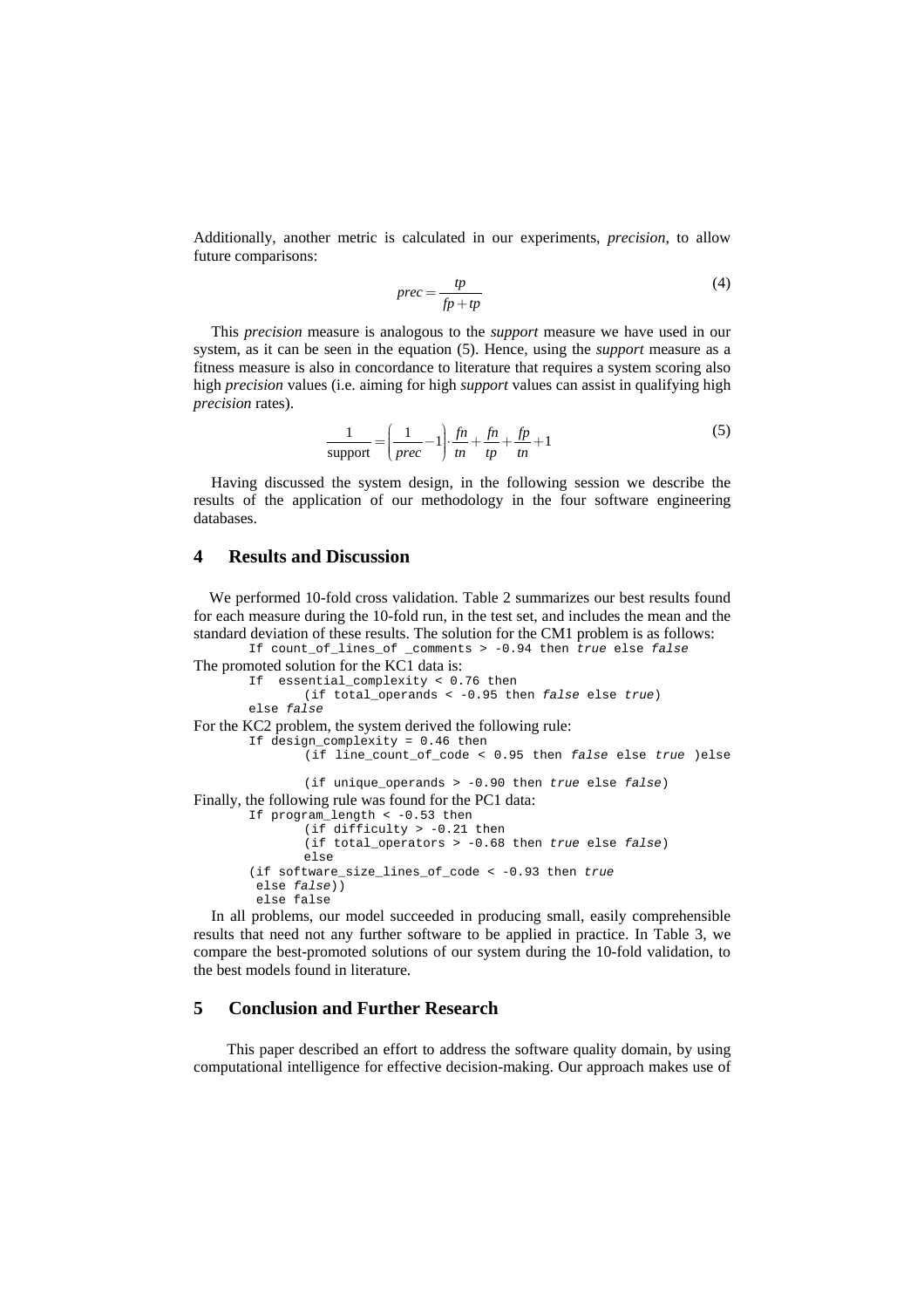the genetic programming paradigm, in its grammar-guided advance, in order to produce decision rules. Further tuning is enforced to the genetic operators, and special use of the validation set fitness is applied. The model is applied on four databases that are consisted of software metrics of NASA's developed software. In two of the databases, our model is proved superior to the existing literature in both comparison variables, and in the rest two databases, the system is shown better in one of the two variables.

|             |             | CM1    |         |             | KC1    |         |  |
|-------------|-------------|--------|---------|-------------|--------|---------|--|
|             | <b>Best</b> | Mean   | Std.Dev | <b>Best</b> | Mean   | Std.Dev |  |
| Support     | 0.7085      | 0.5982 | 0.0538  | 0.5731      | 0.5579 | 0.0107  |  |
| PD.         | 1.0000      | 0.5967 | 0.2344  | 0.8750      | 0.7544 | 0.0935  |  |
| PF          | 0.2000      | 0.2719 | 0.0724  | 0.2569      | 0.3135 | 0.0399  |  |
| <b>PREC</b> | 0.3077      | 0.1905 | 0.0586  | 0.3553      | 0.3062 | 0.0312  |  |
| Accuracy    | 0.8750      | 0.7295 | 0.0768  | 0.7393      | 0.6967 | 0.0309  |  |
| Generation  |             | 38     | 60      |             | 55     | 77      |  |
| Size        |             | 191    | 224     |             | 259    | 196     |  |
|             | KC2         |        |         |             | PC1    |         |  |
|             | <b>Best</b> | Mean   | Std.Dev | <b>Best</b> | Mean   | Std.Dev |  |
| Support     | 0.7127      | 0.6697 | 0.0304  | 0.7508      | 0.6442 | 0.0548  |  |
| <b>PD</b>   | 0.8182      | 0.7482 | 0.0594  | 0.8750      | 0.7441 | 0.0615  |  |
| PF          | 0.1428      | 0.1929 | 0.0400  | 0.0000      | 0.2911 | 0.2301  |  |
| <b>PREC</b> | 0.5714      | 0.5039 | 0.0488  | 1.0000      | 0.9728 | 0.0207  |  |
| Accuracy    | 0.8302      | 0.7830 | 0.0336  | 0.8559      | 0.7414 | 0.0547  |  |
| Generation  |             | 30     | 36      |             | 82     | 62      |  |
| Size        |             | 260    | 203     |             | 296    | 201     |  |

**Table 2.** Grammar-guided GP, 10-Fold Cross Validation Results

**Table 3.** Results comparison.

| Model               | PD    | РF    |      |       | PF    |
|---------------------|-------|-------|------|-------|-------|
|                     |       | CM1   |      | PC1   |       |
| Menzies et al. [11] | 0.350 | 0.100 |      | 0.240 | 0.240 |
| Menzies et al. [12] | 0.710 | 0.270 |      | 0.480 | 0.170 |
| (#8<br>This paper   | 1.000 | 0.311 | (#3` | 0.757 | 0.125 |
|                     |       | KC 1  |      | KC2   |       |
| Menzies et al. [11] | 0.500 | 0.150 |      | 0.450 | 0.150 |
| This paper<br>#6    | 0.818 | 0.275 | Ή7   | 0.800 | 0.142 |

Moreover, the system managed to produce small and comprehensible solutions that do not require a computing environment to apply. The application of our system to such data is a straightforward process, and adds little complexity to the classification task of the modules. Hence we believe that software engineers can easily adapt such a data mining system, which can then be used in an inexpensive way, combined with